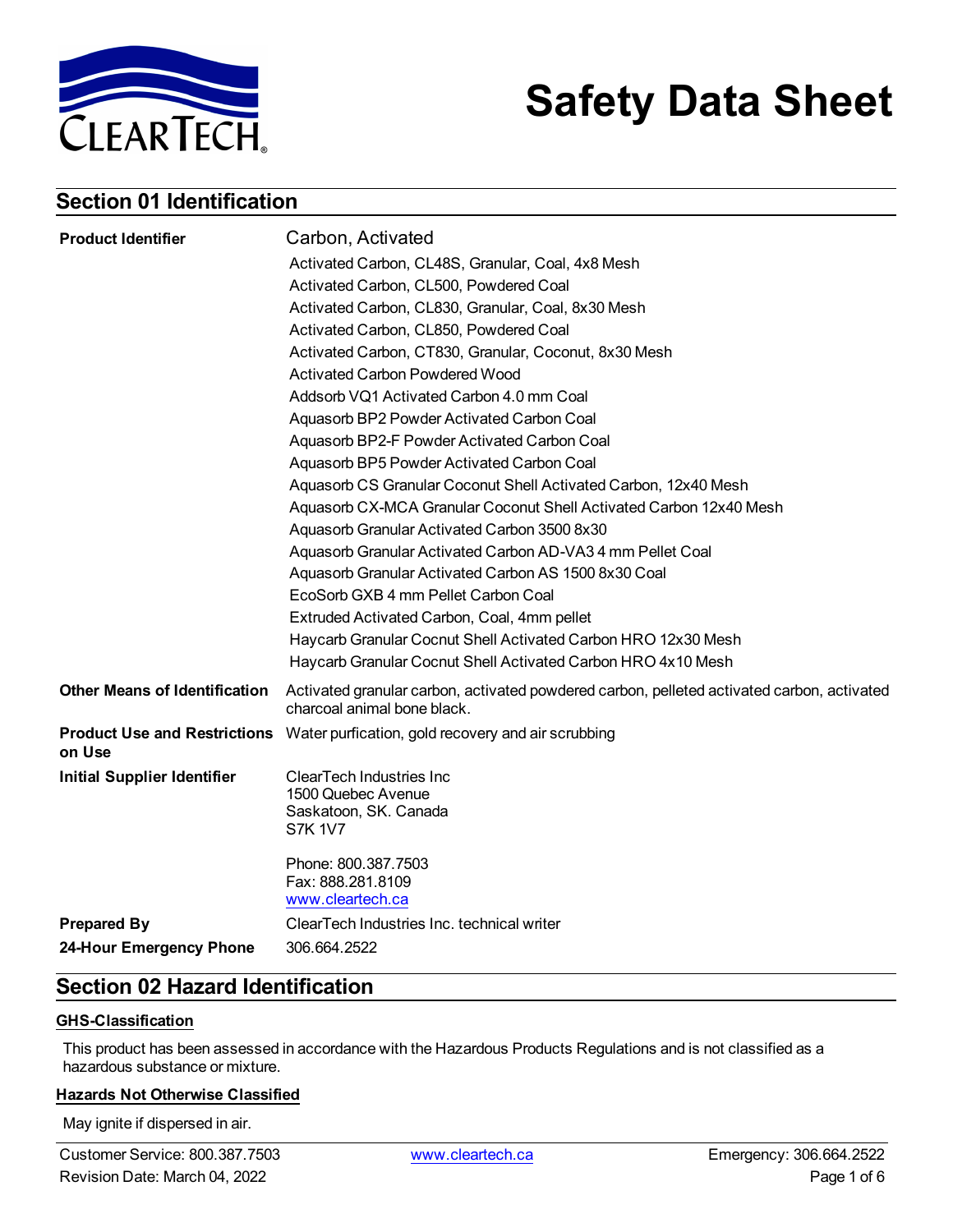#### **Supplemental Information**

Not available

### **Section 03 Composition / Information on Ingredients**

#### **Ingredients:**

| <b>Chemical name</b> | Common name(s) | <b>CAS</b> number | Concentration (w/w%) |
|----------------------|----------------|-------------------|----------------------|
| Carbon               | Coal. charcoal | 7440-44-0         | >99%                 |

### **Section 04 First-Aid Measures**

|                        | Description of necessary first-aid measures                                                                                                                                                                                                                                                                                                                                                                                                            |
|------------------------|--------------------------------------------------------------------------------------------------------------------------------------------------------------------------------------------------------------------------------------------------------------------------------------------------------------------------------------------------------------------------------------------------------------------------------------------------------|
| Inhalation             | Get medical advice / attention if you feel unwell or are concerned.                                                                                                                                                                                                                                                                                                                                                                                    |
| Ingestion              | Get medical advice / attention if you feel unwell or are concerned.                                                                                                                                                                                                                                                                                                                                                                                    |
| <b>Skin</b><br>contact | Rinse skin with lukewarm, gently flowing water / shower for 5 minutes or until product is removed. If skin<br>irritation occurs or if you feel unwell: Get medical advice / attention.                                                                                                                                                                                                                                                                 |
| Eye<br>contact         | Gently brush product off face. Do not rub eyes. Let the eyes water naturally for a few minutes. Look right and<br>left, then up and down. If particle / dust does not come out, cautiously rinse eye with lukewarm gently flowing<br>water for 5 minutes or until particle / dust is removed, while holding the eyelids open. If eye irritation persists:<br>Get medical advice / attention. Do not attempt to manually remove anything from the eyes. |

#### **Most important symptoms and effects, both acute and delayed**

| <b>Inhalation</b>   | May cause respiratory irritation.                                                            |
|---------------------|----------------------------------------------------------------------------------------------|
| Ingestion           | May cause discomfort or nausea.                                                              |
| <b>Skin contact</b> | Not available                                                                                |
| Eye contact         | May cause eye irritation and redness.                                                        |
|                     | <b>Further information</b> For further information see Section 11 Toxicological Information. |

### **Section 05 Fire Fighting Measures**

|                                   | <b>Suitable extinguishing media</b> Extinguish fire using extinguishing agents suitable for the surrounding fire.                                                                   |
|-----------------------------------|-------------------------------------------------------------------------------------------------------------------------------------------------------------------------------------|
| Unsuitable extinguishing<br>media | Water jets are not recommended in fires involving chemicals.                                                                                                                        |
| the chemical                      | Specific hazards arising from In the event of a fire oxides of carbon may be released. Dust from this product may ignite.<br>After a fire this product can smolder for a long time. |
| for fire-fighters                 | Special protective equipment Wear NIOSH-approved self-contained breathing apparatus and protective clothing.                                                                        |

### **Section 06 Accidental Release Measures**

| <b>Personal Precautions /</b><br><b>Protective Equipment /</b><br><b>Emergency Procedures</b> | Wear appropriate personal protective equipment (See Section 08 Exposure Controls and<br>Personal Protection). Stay upwind, ventilate area.                                 |
|-----------------------------------------------------------------------------------------------|----------------------------------------------------------------------------------------------------------------------------------------------------------------------------|
| <b>Environmental Precautions</b>                                                              | Prevent material from entering waterways, sewers or confined spaces. Notify local health<br>and wildlife officials. Notify operators of nearby water intakes.              |
| <b>Methods and Materials for</b><br><b>Containment and Cleaning</b><br>Up                     | Dry sweeping is not recommended. Pre-damping the material or use of a vacuum is<br>preferred. Shovel into clean, dry, labeled containers and cover. Flush area with water. |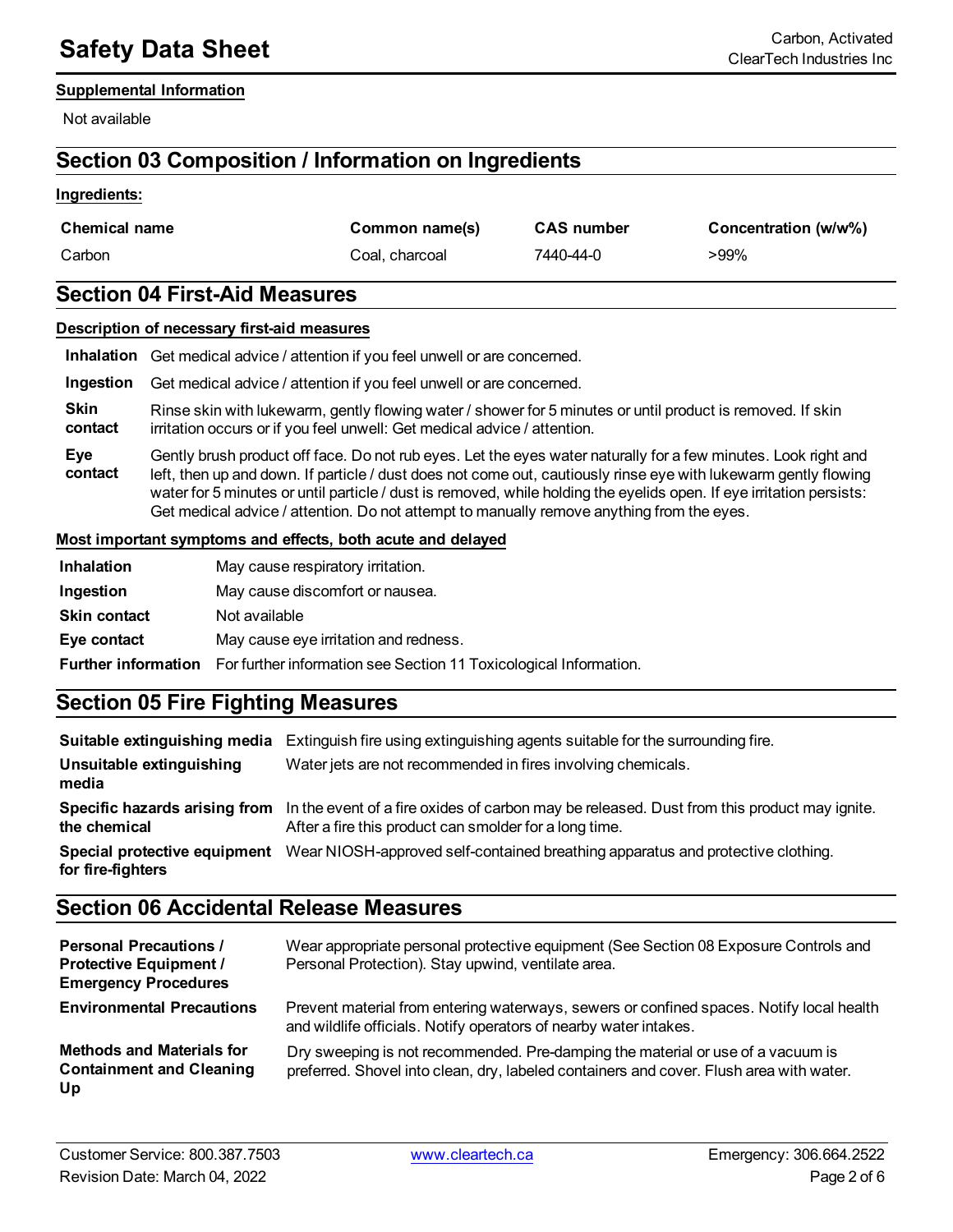### **Section 07 Handling and Storage**

|                                    | <b>Precautions for Safe Handling</b> Use proper equipment for lifting and transporting all containers. Use sensible industrial<br>hygiene and housekeeping practices. Wash thoroughly after handling. Avoid all situations<br>that could lead to harmful exposure.<br>Inspect containers for damage or leaks before handling. If the original label is damaged or<br>missing replace with a workplace label. Have suitable emergency equipment for fires, spills<br>and leaks readily available. |
|------------------------------------|--------------------------------------------------------------------------------------------------------------------------------------------------------------------------------------------------------------------------------------------------------------------------------------------------------------------------------------------------------------------------------------------------------------------------------------------------------------------------------------------------|
| <b>Conditions for Safe Storage</b> | Store in a cool, dry, well-ventilated area, away from heat sources and incompatible<br>materials. Always store in original labeled container. Keep containers tightly closed when<br>not in use and when empty. Protect label and keep it visible.                                                                                                                                                                                                                                               |
| <b>Incompatibilities</b>           | Oxidizing agents, such as oxygen, hydrogen peroxide, sulphuric and nitric acids,<br>hypochlorites and permanganates.<br><b>Solvents</b>                                                                                                                                                                                                                                                                                                                                                          |

### **Section 08 Exposure Controls and Personal Protection**

#### **Exposure limits**

There are no known exposure limits for this product.

#### **Engineering controls**

| <b>Ventilation Requirements</b> | Mechanical ventilation (dilution or local exhaust), process or personnel enclosure and<br>control of process conditions should be provided in accordance with all fire codes and<br>regulatory requirements. Supply sufficient replacement air to make up for air removed by<br>exhaust systems. |
|---------------------------------|--------------------------------------------------------------------------------------------------------------------------------------------------------------------------------------------------------------------------------------------------------------------------------------------------|
| <b>Other</b>                    | No specific recommendations beyond the required hygiene facilities at the place of work.                                                                                                                                                                                                         |

#### **Protective equipment**

The following are recommendations only. It is the responsibility of the employer / user to conduct a hazard assessment of the process in which this product being used and determine the proper engineering controls and PPE for their process. Additional regulatory and safety information should be sought from local authorities and, if needed, a professional industrial hygienist.

| Eye and face protection       | Where there is potential eye or face exposure, safety glasses are recommended. Contact<br>lenses are not recommended; they may contribute to severe eye injury. |
|-------------------------------|-----------------------------------------------------------------------------------------------------------------------------------------------------------------|
| Hand and body protection      | Where handling this product it is recommended that skin contact is avoided.                                                                                     |
| <b>Respiratory protection</b> | In case of insufficient ventilation wear suitable respiratory equipment.                                                                                        |
| <b>Thermal hazards</b>        | Not available                                                                                                                                                   |

### **Section 09 Physical and Chemical Properties**

#### **Appearance**

| <b>Physical state</b>                      | Solid (various states) |
|--------------------------------------------|------------------------|
| Colour                                     | <b>Black</b>           |
| Odour                                      | Odourless              |
| Odour threshold                            | Not applicable         |
| <b>Property</b>                            |                        |
| рH                                         | Not available          |
| Melting point / freezing point             | Sublimes $>4,000$ °C   |
| Initial boiling point and<br>boiling range | Sublimes $>4,000$ °C   |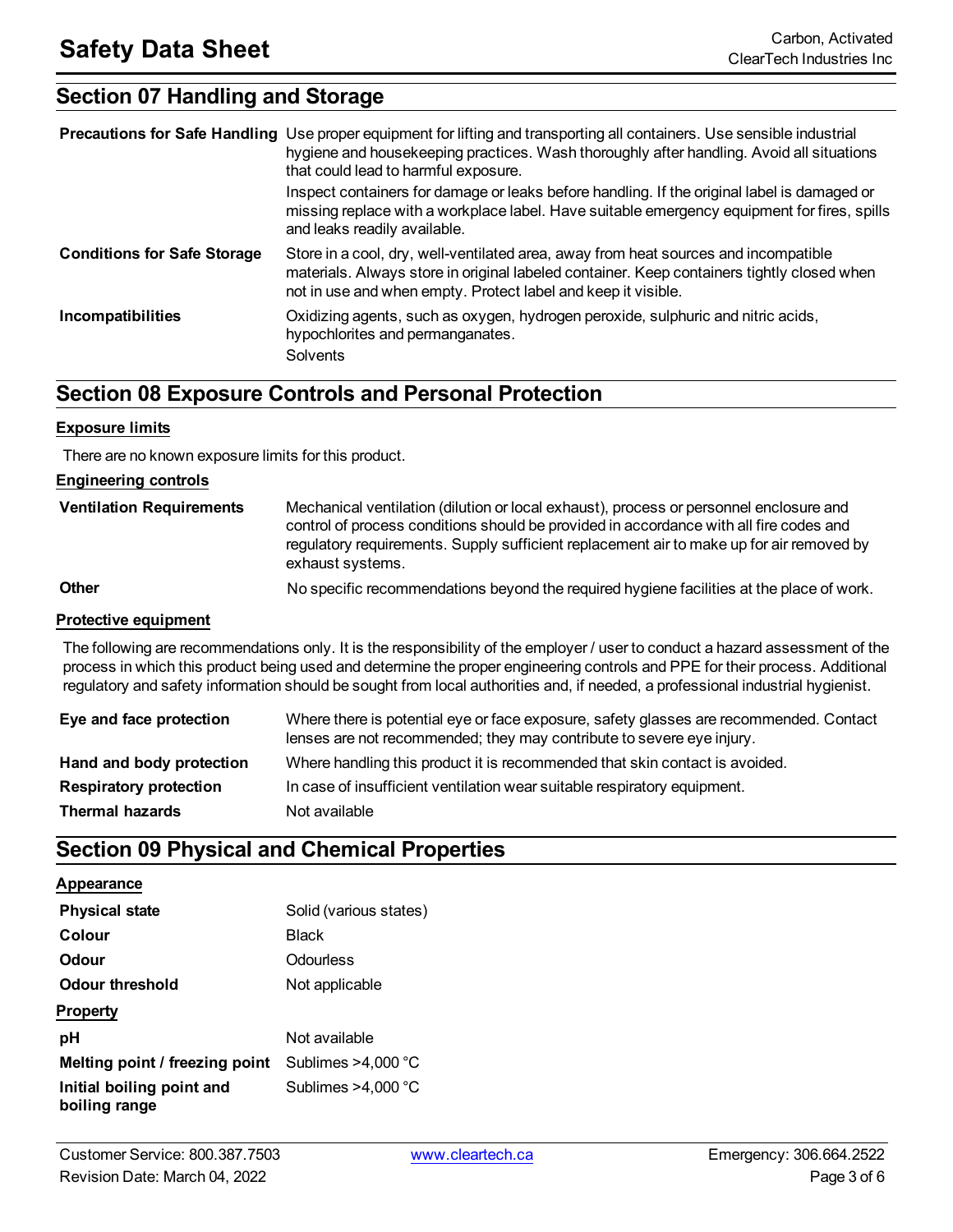# **Safety Data Sheet**<br>ClearTech Industries Inc

| <b>Flash point</b>                         | Not applicable                                                |
|--------------------------------------------|---------------------------------------------------------------|
| <b>Evaporation rate</b>                    | Not available                                                 |
| <b>Flammability</b>                        | Flammable                                                     |
| Upper flammable limit                      | Not applicable                                                |
| Lower flammable limit                      | Not applicable                                                |
| Vapour pressure                            | $<$ 1 mm of Hg                                                |
| Vapour density                             | Not available                                                 |
| <b>Relative density</b>                    | 200-700 kg/m <sup>3</sup>                                     |
| <b>Solubility</b>                          | Not soluble in water                                          |
| Partition coefficient: n-<br>octanol/water | Not available                                                 |
| <b>Auto-ignition temperature</b>           | 452-518 °C                                                    |
| <b>Decomposition temperature</b>           | Not available                                                 |
| <b>Viscosity</b>                           | Not applicable                                                |
| <b>Specific gravity</b>                    | Not applicable                                                |
| <b>Particle characteristics</b>            | Particle size: Not available<br>Particle shape: Not available |

### **Section 10 Stability and Reactivity**

| Reactivity                                 | Not available                                                                                                                           |
|--------------------------------------------|-----------------------------------------------------------------------------------------------------------------------------------------|
| <b>Stability</b>                           | This product is stable if stored according to the recommendations in Section 07.                                                        |
| Possibility of hazardous<br>reactions      | Not available                                                                                                                           |
| <b>Conditions to avoid</b>                 | Avoid contact with incompatible materials. Do not heat.                                                                                 |
| Incompatible materials                     | Oxidizing agents, such as oxygen, hydrogen peroxide, sulphuric and nitric acids,<br>hypochlorites and permanganates.<br><b>Solvents</b> |
| <b>Hazardous decomposition</b><br>products | Thermal decomposition may produce oxides of carbon.                                                                                     |

### **Section 11 Toxicological Information**

#### **Acute Toxicity (LD50 / LC50 values)**

| Component                          |                                                                                                                    | Route      | <b>Species</b> | Value            | <b>Exposure time</b> |
|------------------------------------|--------------------------------------------------------------------------------------------------------------------|------------|----------------|------------------|----------------------|
| Carbon                             |                                                                                                                    | Oral       | Rat            | >10,000 mg/kg bw |                      |
|                                    |                                                                                                                    | Inhalation | Rat            | $>64.4$ mg/l     |                      |
| <b>Toxic Health Effect Summary</b> |                                                                                                                    |            |                |                  |                      |
| <b>Chemical</b><br>characteristics | No known effects                                                                                                   |            |                |                  |                      |
| <b>Skin</b>                        | Tested negative for skin irritation                                                                                |            |                |                  |                      |
| Ingestion                          | May cause vomitting.                                                                                               |            |                |                  |                      |
| <b>Inhalation</b>                  | May cause mild irritation                                                                                          |            |                |                  |                      |
| Eye contact                        | Scored below 1 for OECD guidline 405 on corneal opacity, iritis, conjunctival redness, and<br>conjunctival oedema. |            |                |                  |                      |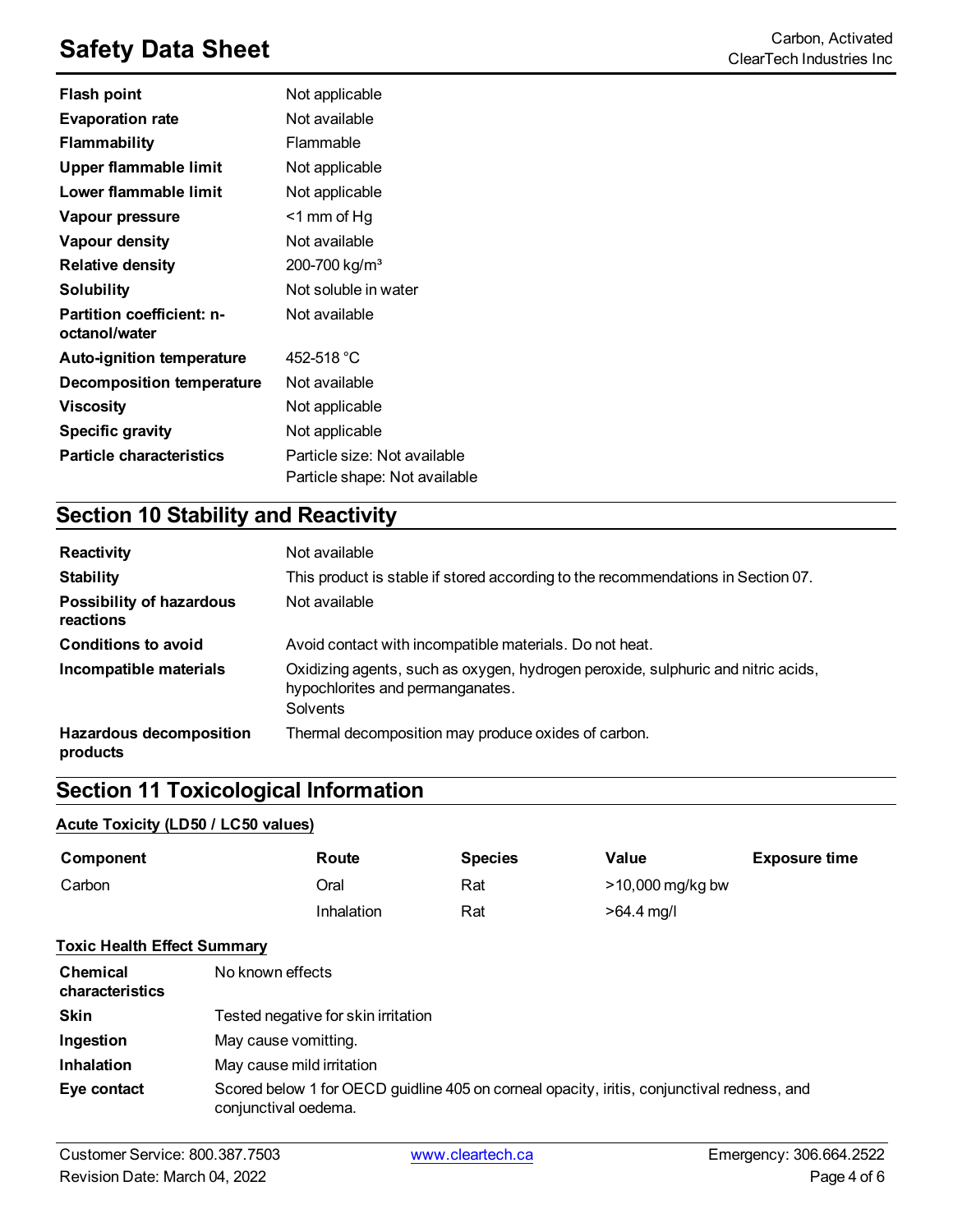# **Safety Data Sheet** Carbon, Activated Carbon, Activated Carbon, Activated Carbon, Activated Carbon, Activated Carbon, Activated Carbon, Activated Carbon, Activated Carbon, Activated Carbon, Activated Carbon, Activated Carb

| <b>Sensitization</b>       | This product and its components at their listed concentration have no known sensitizing effects.           |
|----------------------------|------------------------------------------------------------------------------------------------------------|
| <b>Mutagenicity</b>        | This product and its components at their listed concentration have no known mutagenic effects.             |
| Carcinogenicity            | This product and its components at their listed concentration have no known carcinogenic effects.          |
| Reproductive<br>toxicity   | This product and its components at their listed concentration have no known reproductive effects.          |
| Specific organ<br>toxicity | This product and its components at their listed concentration have no known effects on specific<br>organs. |
| <b>Aspiration hazard</b>   | Aspiration may cause pulmonary edema.                                                                      |
| Synergistic<br>materials   | Not available                                                                                              |

### **Section 12 Ecological Information**

#### **Ecotoxicity**

there is no available toxicity data for this product.

| <b>Biodegradability</b> | The domestic substance list categorizes carbon as persistent.          |
|-------------------------|------------------------------------------------------------------------|
| <b>Bioaccumulation</b>  | The domestic substance list categorizes carbon as non-bioaccumulative. |
| Mobility                | Not water soluble.                                                     |
| Other adverse effects   | May absorb disolved oxygen from water.                                 |

### **Section 13 Disposal Considerations**

| <b>Waste From Residues /</b>  | Dispose in accordance with all federal, provincial, and local regulations including the                                                                                     |
|-------------------------------|-----------------------------------------------------------------------------------------------------------------------------------------------------------------------------|
| <b>Unused Products</b>        | Canadian Environmental Protection Act.                                                                                                                                      |
| <b>Contaminated Packaging</b> | Do not remove label, follow label warnings even after the container is empty. Empty<br>containers should be recycled or disposed of at an approved waste handling facility. |

### **Section 14 Transport Information**

| UN number                                  | UN1362 (See additional information)                                                                                                                                                                                                                         |
|--------------------------------------------|-------------------------------------------------------------------------------------------------------------------------------------------------------------------------------------------------------------------------------------------------------------|
| UN proper shipping name<br>and description | Not available                                                                                                                                                                                                                                               |
| Transport hazard class(es)                 | Not available                                                                                                                                                                                                                                               |
| Packing group                              | Not available                                                                                                                                                                                                                                               |
| <b>Excepted quantities</b>                 | 0                                                                                                                                                                                                                                                           |
| <b>Environmental hazards</b>               | Not listed as a marine pollutant under Canadian TDG Regulations, schedule III.                                                                                                                                                                              |
| <b>Special precautions</b>                 | No special provisions                                                                                                                                                                                                                                       |
| <b>Transport in bulk</b>                   | ERAP index: not available                                                                                                                                                                                                                                   |
|                                            | MARPOL $73/78$ and IBC Code:<br>This product is not listed in Chapter 17 of the IBC Code.                                                                                                                                                                   |
| <b>Additional information</b>              | TDG regulations do not apply to charcoal or carbons that are carbons made by steam<br>activation process [1.48 (c) (iii)] Secure containers (full or empty) during shipment and<br>ensure all caps, valves, or closures are secured in the closed position. |

**TDG PRODUCT CLASSIFICATION: This product has been classified on the preparation date specified at section 16** of this SDS, for transportation in accordance with the requirements of part 2 of the Transportation of Dangerous Goods Regulations. If applicable, testing and published test data regarding the classification of this product are **listed in the references at section 16 of this SDS.**